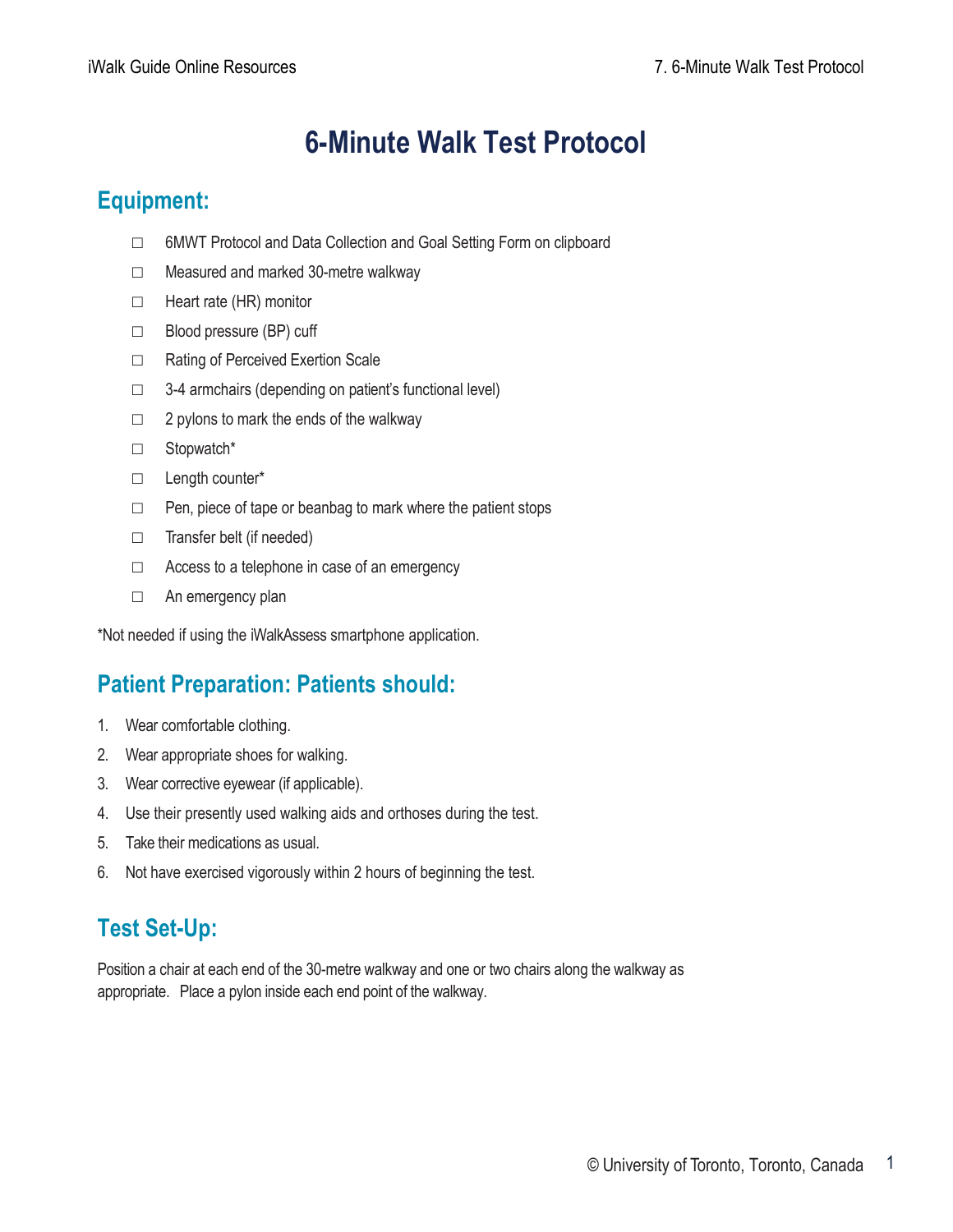### **Screening for Contraindications:**

**Check the box if any of the following relative contraindications is present. Consult with a physician prior to proceeding with the test if one or more is checked:**

- $\Box$  Resting HR > 120 bpm
- $\Box$  Resting HR < 60 bpm
- $\Box$  Resting systolic BP  $\geq$  160 mmHg
- □ Resting diastolic BP ≥100 mm Hg
- $\Box$  Left main coronary stenosis or its equivalent
- □ Moderate stenotic valvular heart disease
- □ High-degree atrioventricular block
- □ Hypertrophic cardiomyopathy
- □ Significant pulmonary hypertension
- □ Advanced or complicated pregnancy
- □ Electrolyte abnormalities
- $\Box$  Orthopedic impairment that prevents walking

#### **Complete for patients with stable exertional angina only:**

□ Patients with stable exertional angina have NOT taken anti-angina medication. Rescue nitrate medication is NOT readily available.

#### □ **Screening of relative contraindications completed**

#### **Check the box if any of the following absolute contraindications is present. Do not conduct the test if any one of the following is present:**

- □ Myocardial infarction within 3-5 days
- □ Unstable angina
- $\Box$  Uncontrolled arrhythmias causing symptoms
- □ Syncope
- □ Active endocarditis
- □ Acute myocarditis or pericarditis
- □ Symptomatic severe aortic stenosis
- □ Uncontrolled heart failure
- □ Acute pulmonary embolus or pulmonary infarction
- $\neg$  Thrombosis of lower extremities
- □ Suspected dissecting aneurysm
- □ Uncontrolled asthma
- □ Pulmonary edema
- □ Oxygen saturation ≤85% on room air at rest\*†
- □ Acute respiratory failure
- □ Acute non-cardiopulmonary disorder that may affect exercise performance or be aggravated by exercise (i.e. infection, renal failure, thyrotoxicosis)
- $\Box$  Mental impairment leading to inability to cooperate

#### □ **Screening of absolute contraindications completed**

- If this occurs, provide patient with supplemental oxygen.
- † If a patient has a respiratory condition, oxygen saturation should be monitored throughout the 6MWT and the test stopped if the level falls below 80%.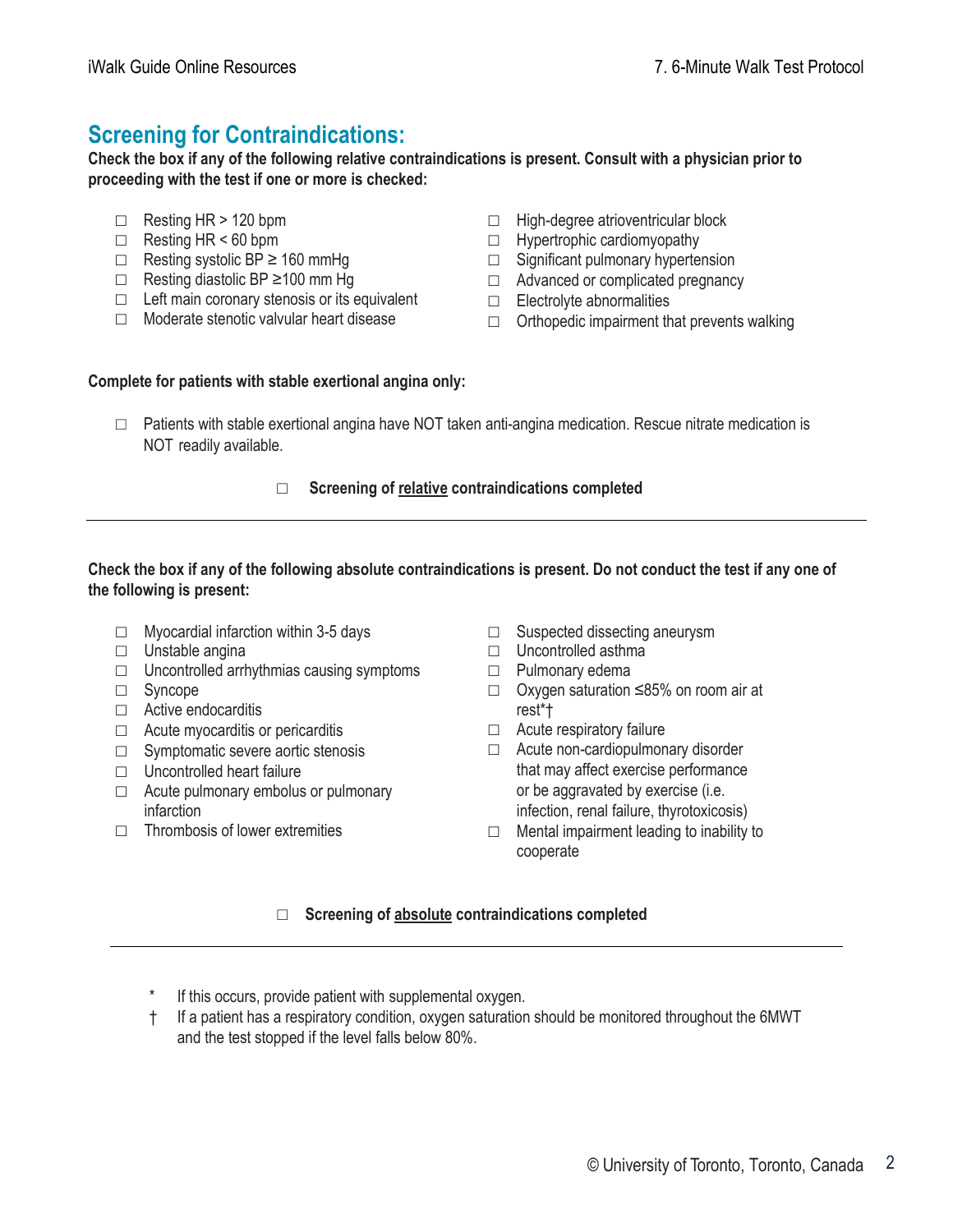## **Testing:**

Note: The patient does not need to be able to walk continuously for 6 minutes to perform the test. The test can be conducted to provide a baseline for comparing future performance.

- 1. While the patient is seated and at rest, measure and document perceived exertion, HR, and BP. Clients should be seated comfortably for a few minutes with legs uncrossed and feet resting firmly on the floor with back supported before taking HR and BP. Take BP using the unaffected arm, supporting the forearm at the level of the heart.
- 2. Put a transfer belt on the patient if appropriate.
- 3. The test should be performed once. The patient should not practice the test beforehand.
- 4. The evaluator should have hands free. A stopwatch can be worn around the neck with a mechanical length counter attached to the stopwatch string. Alternately, a smartphone can be worn in a lanyard around the neck.
- 5. With the patient seated at the start end of the walkway, say:

"The aim of this test is to walk as far as possible for 6 minutes. You will walk along this hallway between the *pylons as many times as you can in 6 minutes. I will let you know as each minute goes past, and then at 6 minutes I will ask you to stop where you are. 6 minutes is a long time to walk, so you will be exerting yourself. You are permitted to slow down, to stop, and to rest as necessary, but please start walking again as soon as you are able. Please do not talk during the test unless you have a problem, are feeling unwell or need to tell me you need a rest. You must let me know if you have any chest pain or dizziness. Now I'm going to show you."*

Therapist demonstrates walking 30 metres and back.

6. Position the patient at the starting point and stand on the patient's affected side. Provide the minimum amount of manual assistance necessary to maintain patient safety. Say:

*"Remember that the objective is to walk AS FAR AS POSSIBLE for 6 minutes, but don't run or jog. Do you have any questions? When you are ready, please begin."*

- 7. Start timing once the patient starts walking. Walk slightly behind the patient so as not to pace the patient. Provide physical assistance (e.g., for balance or weight-shifting) if necessary.
- 8. The evaluator must watch the participant closely and provide close supervision. Immediately stop the test if the patient exhibits ANY one of the following:
	-
	- Severe dyspnea (shortness of breath)  $\overline{\phantom{a}}$  Confusion
	-
	- Staggering  **Nausea**
	- Diaphoresis (excessive perspiration or sweating) Excessive fatigue
	-
	- Chest pain  $\overline{\phantom{a}}$  Light-headedness
		-
	- Leg cramps Cyanosis (blue or grey skin colour)
		-
		-
	- Pale or ashen appearance Facial expression signifying distress

If the test is stopped for any of the above reasons, the patient should sit or lie down. If in the hospital, the patient's nurse should be immediately notified. The evaluator should assess HR, BP and blood oxygenation.